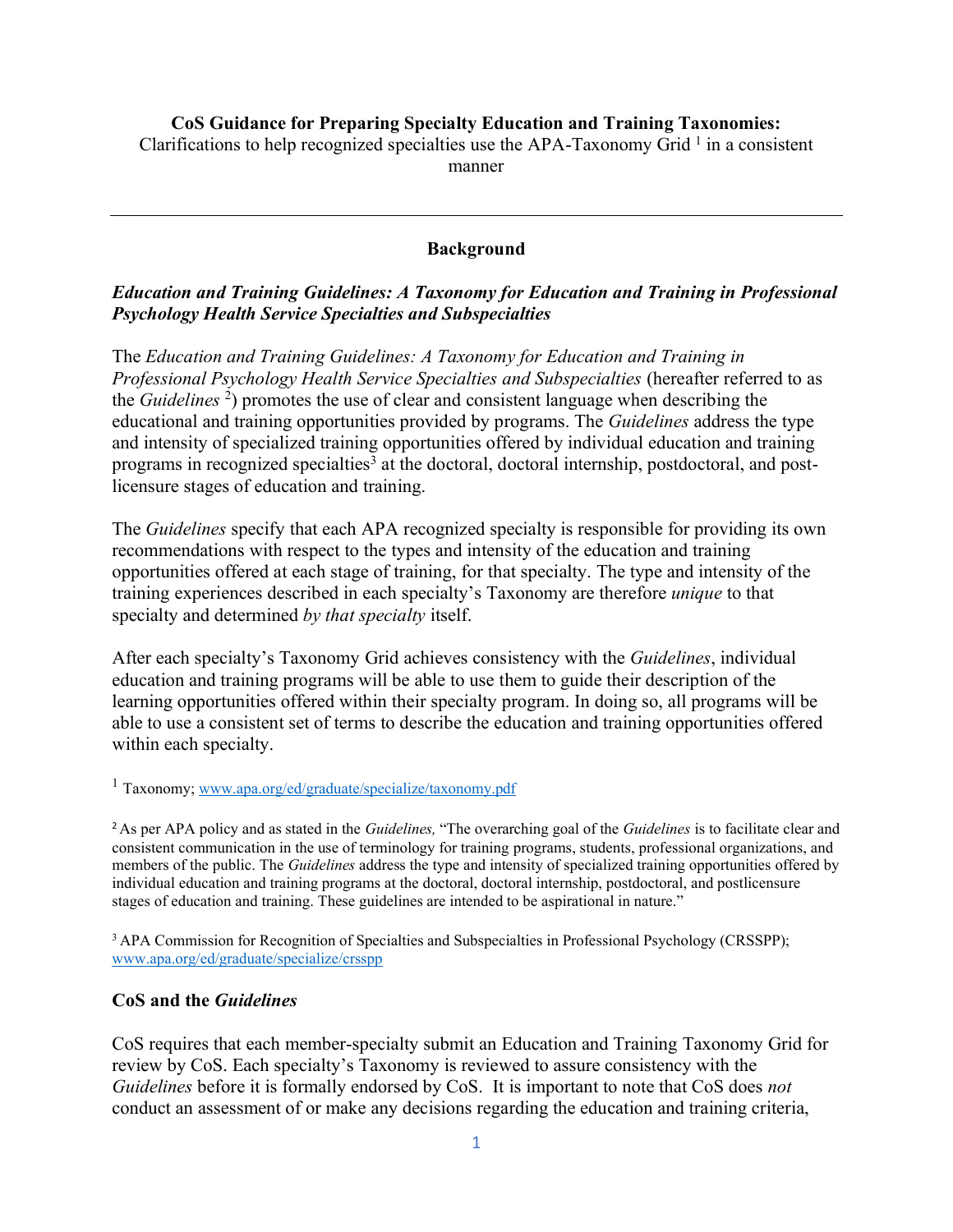established by the specialty. Once a Taxonomy is endorsed by CoS, it is made available to the public on the CoS website (www.cospp.org).

## **CoS, CRSSPP, and the Taxonomy Summit Workgroup**

The CoS, CRSSPP, and a workgroup comprised of members from the *Interorganizational Summit on Specialty, Specialization, and Board Certification* have been working together to increase awareness and utilization of each specialty's Taxonomy. Over the course of the last two years, these groups have 1) created new educational materials (e.g., FAQs, PowerPoint slides, and a video) to support broad awareness and adoption of each specialty's Taxonomy, and 2) conducted an extensive review of each specialty's Taxonomy to identify areas of inconsistency with the *Guidelines* and opportunities for increasing clarity. Based on the information learned from these reviews, a guidance document (see below: *Guidance and Recommendations*) was created to help specialties revise their Taxonomy. Definitions and criteria that are common across all recognized specialties were also identified and outlined on a new *Taxonomy Template* (see attached: *Taxonomy Template Grid*).

## **Future Directions**

Goal:

1) Achieve consistent use of language in the description of educational and training opportunities provided by programs, within each recognized specialty

# Action Steps:

- 1) Assist each specialty in revising their Taxonomy to achieve consistency with the *Guidelines*
- 2) Increase awareness of the *Guidelines* and each Specialty's Taxonomy
- 3) Facilitate the adoption of the *Guidelines* and the Specialty Taxonomies by all education and training programs
- 4) Help each specialty promote its self-defined education and training model

# **Guidance and Recommendations**

When revising your taxonomy, please adhere to the below outlined processes and practices:

- Review the APA Guidelines: A Taxonomy for Education and Training in Professional Psychology Health Service Specialties and Subspecialties www.apa.org/ed/graduate/specialize/taxonomy.pdf
- Use the attached *Taxonomy Template Grid* to revise your specialty's Taxonomy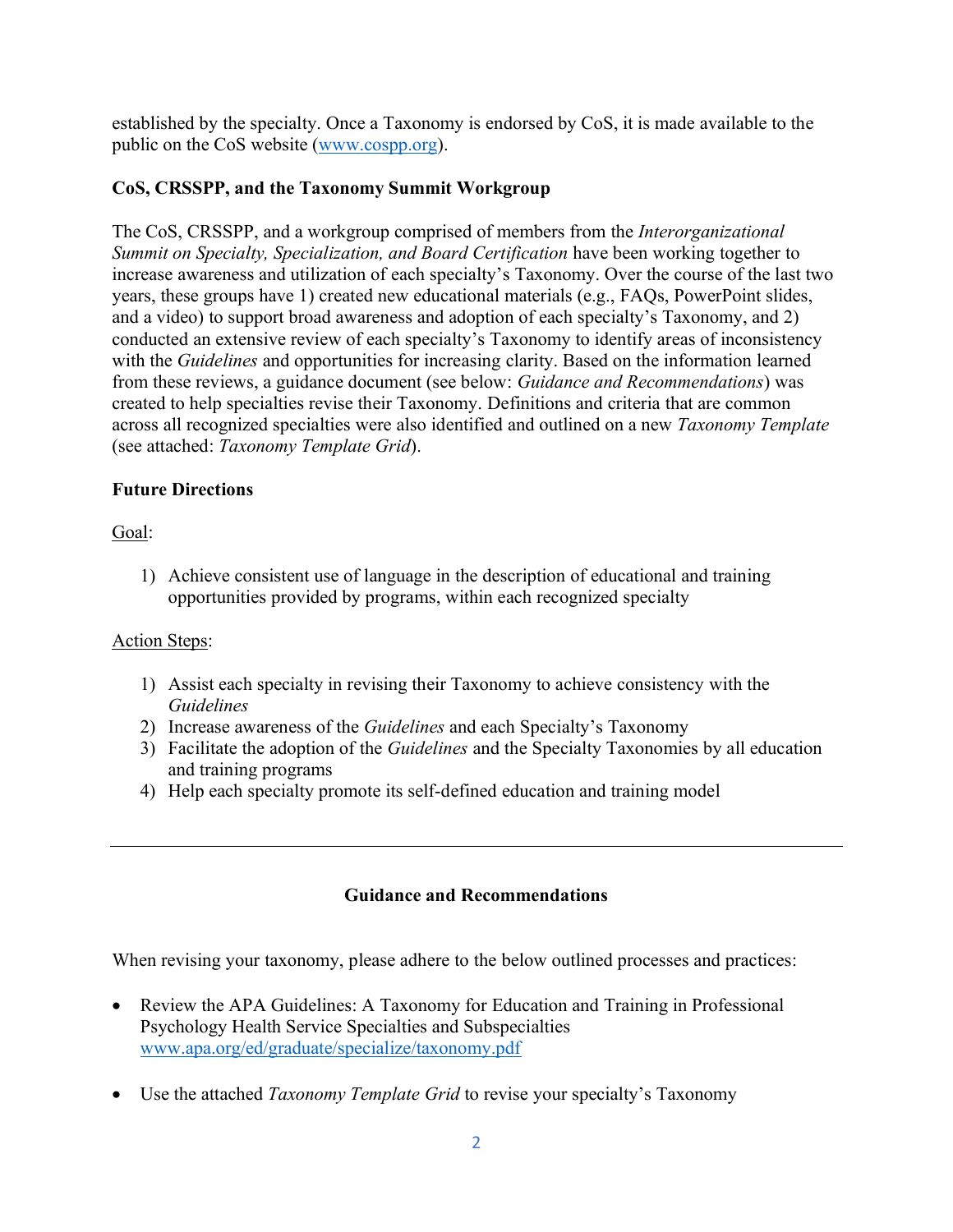- Review the *Common Definitions and Criteria Across All Recognized Specialties* (on page 2 of the *Taxonomy Template*). Use this information as a guide when revising your specialty's Taxonomy. Do not alter the information in this section.
- Limit the type and amount of information that your specialty includes in the Taxonomy Grid boxes. Provide numbered superscripts in your specialty's Taxonomy grid, with corresponding numbered explanatory footnotes under the *Specialty Specific Definitions and Criteria* (on page 3 of the *Taxonomy Template*) to increase the specificity and clarity of the criteria you include in the Grid.
- Under the *Examples of Program Descriptors for Stages of Training* (on page 4 of the *Taxonomy Template*) use your specialty's Taxonomy to provide an example of a program description using Taxonomy language and levels of training opportunity to illustrate a program at each stage of training (doctoral, doctoral internship, postdoctoral residency, postlicensure).

## *Levels of Opportunities, Broadly Defined* (see page 10 *Guidelines* for additional detail):

- **Major Area of Study**: Use this level of opportunity to describe the highest level of education and training opportunity with respect to the types of knowledge, skills, and attitudes that would be developed and to the intensity and amount of involvement in training to acquire those competencies
- **Emphasis:** Use this level of opportunity to describe a structured in-depth opportunity for knowledge acquisition, practical experience, and scientific study in the specialty.
- **Experience**: Use this level of opportunity to describe an opportunity that goes beyond simply acquainting a student with a specialty, but that offers less knowledge acquisition and practical training than an emphasis.
- **Exposure:** Use this level of opportunity to describe an education or training opportunity that is limited in type and intensity (e.g., a structured learning activity and that would be seen an opportunity to acquaint an individual with that specialty area).

# *Levels of Opportunity: Percentage Ranges*

• Confirm that the percentage ranges listed for each level of opportunity do not overlap with the percentage ranges of another level within the same stage of training. Confirm that each range is *discrete* by reviewing the "less than" and "less than or equal to" criteria your specialty established for each level of opportunity, within the same stage of training.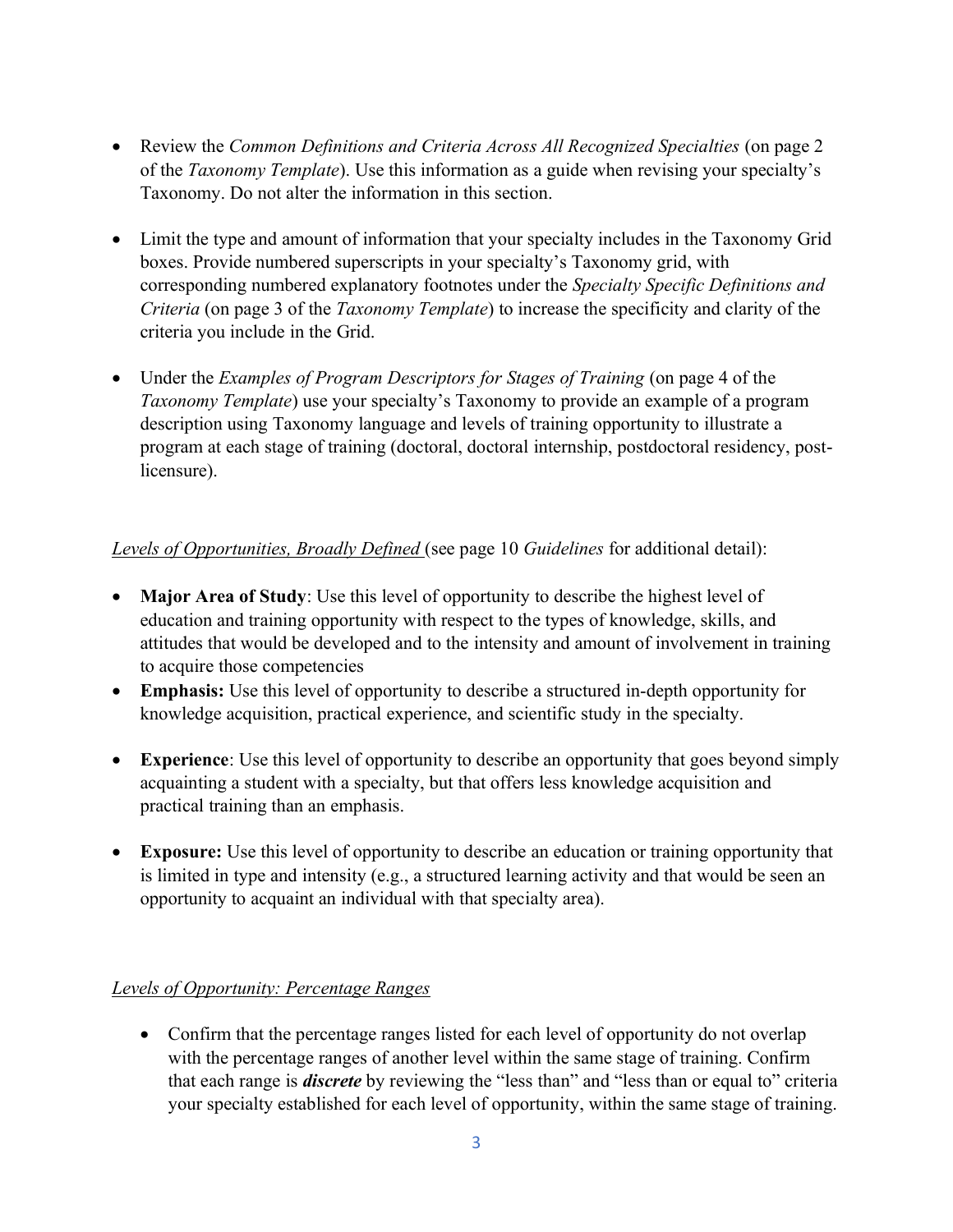Example:

- Correct: Experience:  $> 20\% 50\%$  and Emphasis:  $> 30\% 50\%$
- Incorrect: Experience:  $> 20\% 50\%$  and Emphasis:  $> 30\% 50\%$
- Confirm that the percentage ranges listed for each level of opportunity within the same stage of training is *exhaustive*. Confirm that the percentage ranges are exhaustive by reviewing the "less than" and "less than or equal to" criteria your specialty established for each level of opportunity within the same stage of training.

Example:

- Correct: Experience:  $> 20\% 50\%$  and Emphasis:  $> 30\% 50\%$
- Incorrect: Experience:  $> 20\% 50\%$  and Emphasis:  $> 30\% 50\%$
- If your specialty offers an Exposure at any stage of training, confirm that the minimum percentage of time required to meet the criteria for an Exposure is greater than zero. Each Specialty needs to consider whether the minimum percentage is sufficient to provide supervised experience.

#### Example:

- Correct: Exposure:  $5\% 20\%$  of training
- Incorrect: Exposure: Up to 20% of training

## *Clinical Service Delivery Criteria*

•

- Provide the specific percentage range of the *clinical service delivery* your specialty requires for each type of training experience (e.g., practicum, internship, post-doctoral, and continuing professional development experiences).
	- o Provide the percentage range of the clinical service delivery your specialty requires for practica and continuing professional development experiences by using superscripts and footnotes.

Example:

• Correct:

(Grid): 2 specialty X practica<sup>1</sup> (Footnote): 1The practicum experience includes at least 50% supervised clinical service delivery in specialty X.

• Incorrect: (*because footnote does not provide sufficient information*) (Grid): 2 specialty X practica<sup>1</sup> (Footnote): The practicum in specialty X includes clinical service delivery.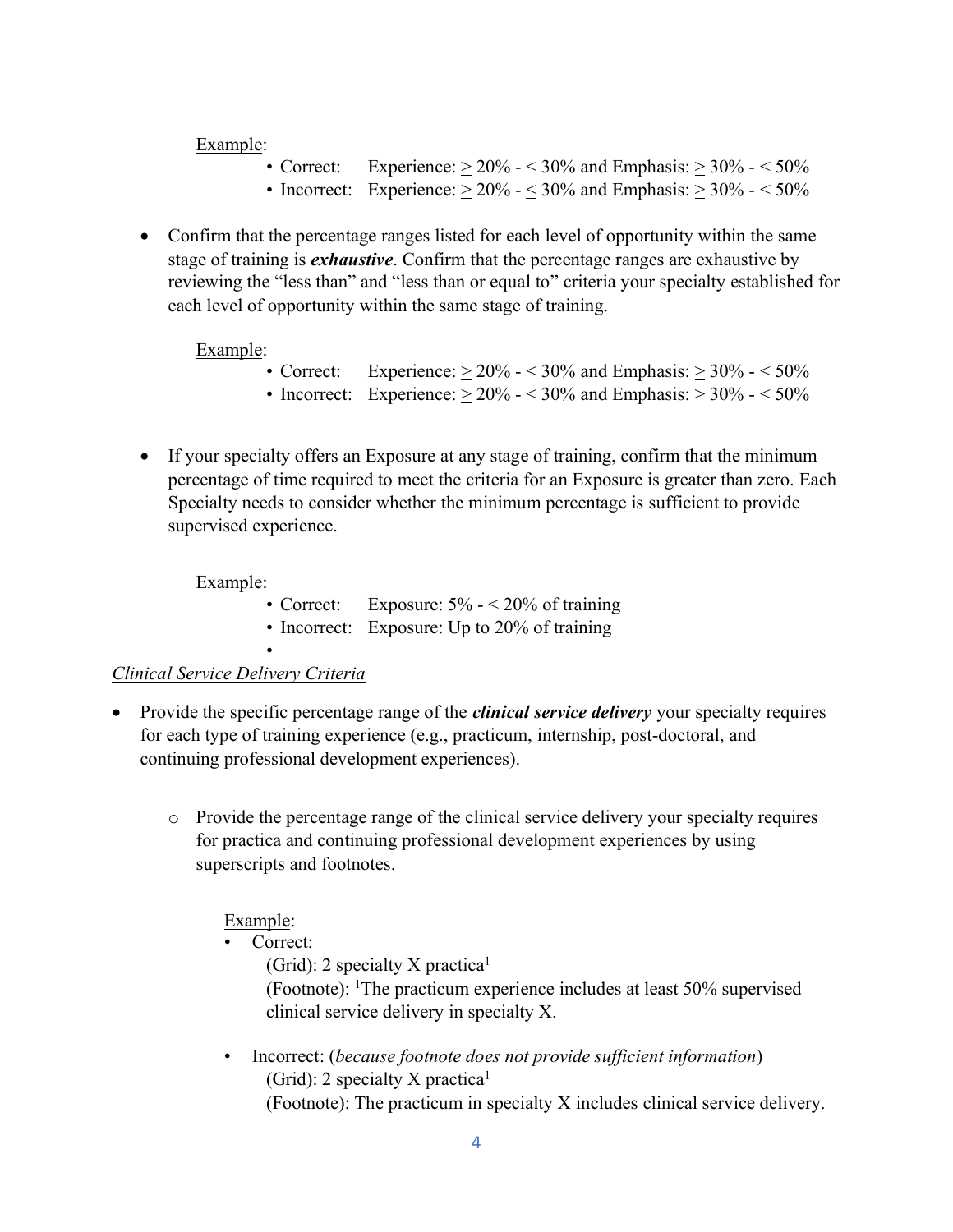o Provide the percentage range of the clinical service delivery your specialty requires for internship and post-doctoral experiences in the Taxonomy grid. Use superscripts and footnotes to provide additional specificity and clarity, if needed.

## Example:

- Correct (Grid):  $\geq 30\%$  <50% of supervised clinical experience in specialty  $X^1$
- Correct (Footnote): <sup>1</sup>The internship must include at least  $50\%$  supervised clinical service delivery for the supervised experience in specialty X. The remainder of the supervised experience can include seminar attendance, readings, research, teaching, and program development.
- Incorrect (Grid):  $\geq 30\% 50\%$

## *Supervision*

- If applicable, identify any specific training, credentials, and/or qualifications for training in the specialty required of those who provide supervision within your specialty. Use superscripts and footnotes to describe this information.
- Identify the types of education and training experiences at each level of opportunity, across all levels of training, that your specialty requires be supervised by someone with competencies in your specialty. Use superscripts and footnotes to provide additional specificity and clarity.

## Example:

- Correct (Grid):  $> 80\%$  of supervised experience in specialty  $X^1$
- Correct (Footnote): <sup>1</sup>The post-doctoral must include at least 50% supervised clinical service delivery for the supervised experience in specialty X. The remainder of the supervised experience can include seminar attendance, readings, research, teaching, and program development.
- Incorrect (Grid):  $> 80\%$  of supervised experience in specialty  $X^1$
- Incorrect (Footnote): 1At least 50% of the post-doctoral experience includes supervised clinical service delivery and seminar attendance, readings, research, teaching, and program development.

# *Postdoctoral Stage of Training*

• Postdoctoral education and training in a specialty recognized by the Commission for the Recognition of Specialties and Subspecialties in Professional Psychology is by definition a Major Area of Study that requires that 80% or more of time be spent in the specialty area.